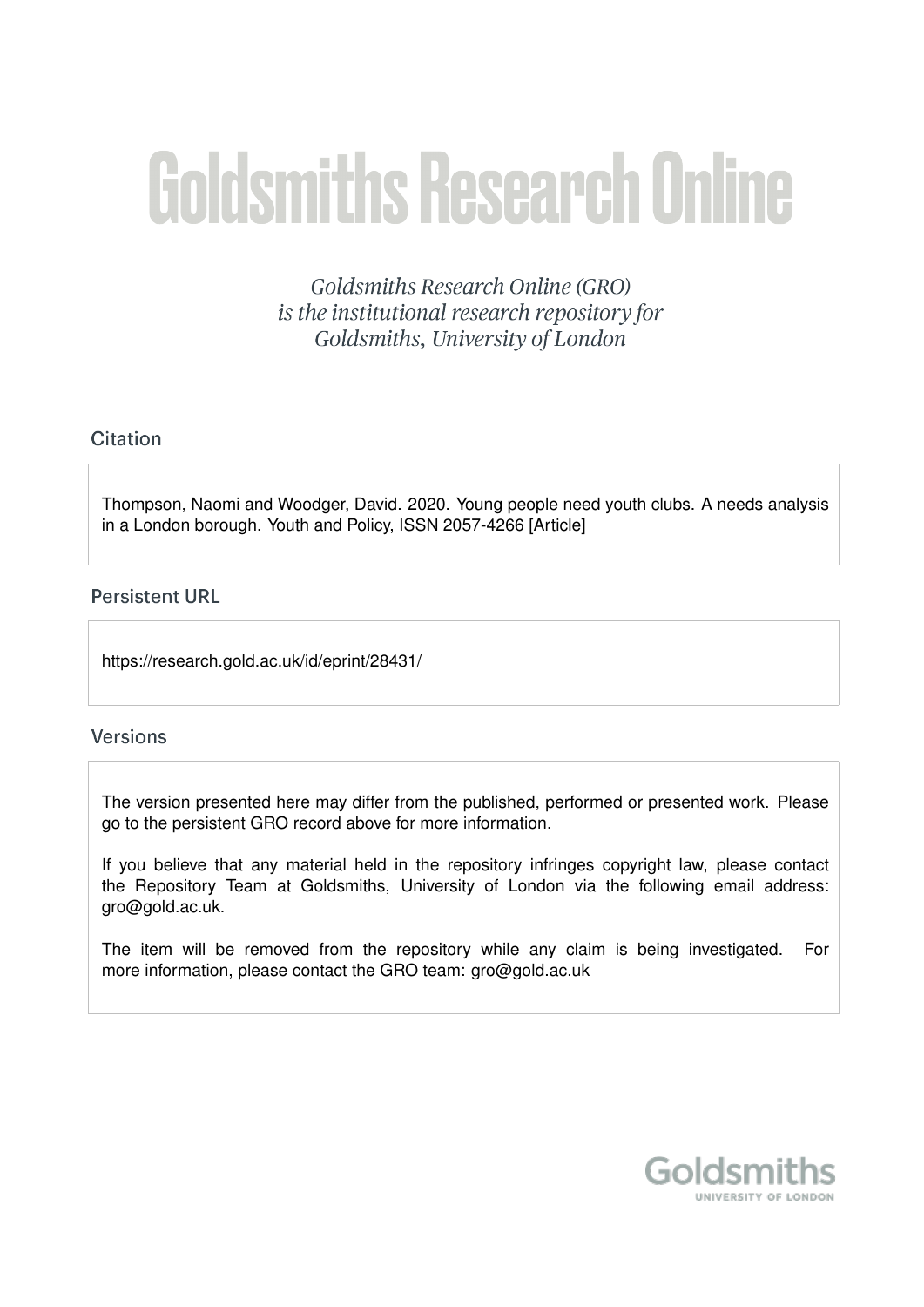## **Young people need youth clubs. A needs analysis in a London borough**

*Naomi Thompson and David Woodger*

## **Abstract**

In this article, Naomi Thompson and David Woodger outline the findings and implications of a needs analysis relating to young people, conducted with 426 stakeholders (young people, parents and professionals) in a London borough in 2018. The findings support a case for open access youth work and some targeted support, with 'crime and safety' and 'mental health and wellbeing' identified as the most pressing needs young people are facing. Despite mental health being identified as a prevalent need, respondents did not overwhelmingly identify individual counselling as a key form of service needed. Youth clubs were identified as the most needed service, followed by targeted support around crime. This suggests that universal youth work and other group activity is seen as the most appropriate response to young people's needs.

## **Introduction**

This article outlines the findings of a needs survey that was conducted in a London borough by academic researchers on behalf of its main youth service provider. The needs analysis was commissioned by the Youth Service as part of its future planning. The survey was designed to assess what local stakeholders including young people, parents and professionals saw as the most pressing needs facing young people in the borough and the forms of youth provision that were needed. It was responded to by a diverse range of young people, parents and professionals from across the borough. A diverse range of ages, gender, and ethnic groups were represented in the sample, reflecting the borough's diverse profile.

According to the 2011 census the population size in the borough was 275,900 with 0-to-19-year-olds making up 70,100 of this total (ONS, 2012). The census data showed 47% of the borough's population as from Black, Asian and Minority Ethnic (BAME) groups. Black African and Black Caribbean (each at just over 11%) were the highest groups after White British and the proportion of 'White other' among the White groups had increased since the previous Census. 160 different languages were spoken in the borough and the proportion of BAME groups was much higher among young people than the all-age population (ONS, 2012). The Index of Multiple Deprivation (2015) placed the borough in the top 20% most deprived local authorities nationally with poverty levels just below the London average (MHCLG, 2015), with areas of deprivation and affluence in close proximity to each other.

Overall, the needs analysis survey we conducted in the borough found that among respondents there was a strong emphasis on youth clubs as the most important form of youth provision. Alongside this, young people, parents and professionals wanted to see specialist crime prevention programmes. 'Crime and safety' and 'mental health and wellbeing' were identified as the most pressing needs facing young people in the borough. Respondents overwhelmingly felt that local and national government should be the primary funder of youth services. Reflecting the fact that youth services are operating in a challenging financial climate, more than half of respondents felt that there was not enough youth provision in the borough.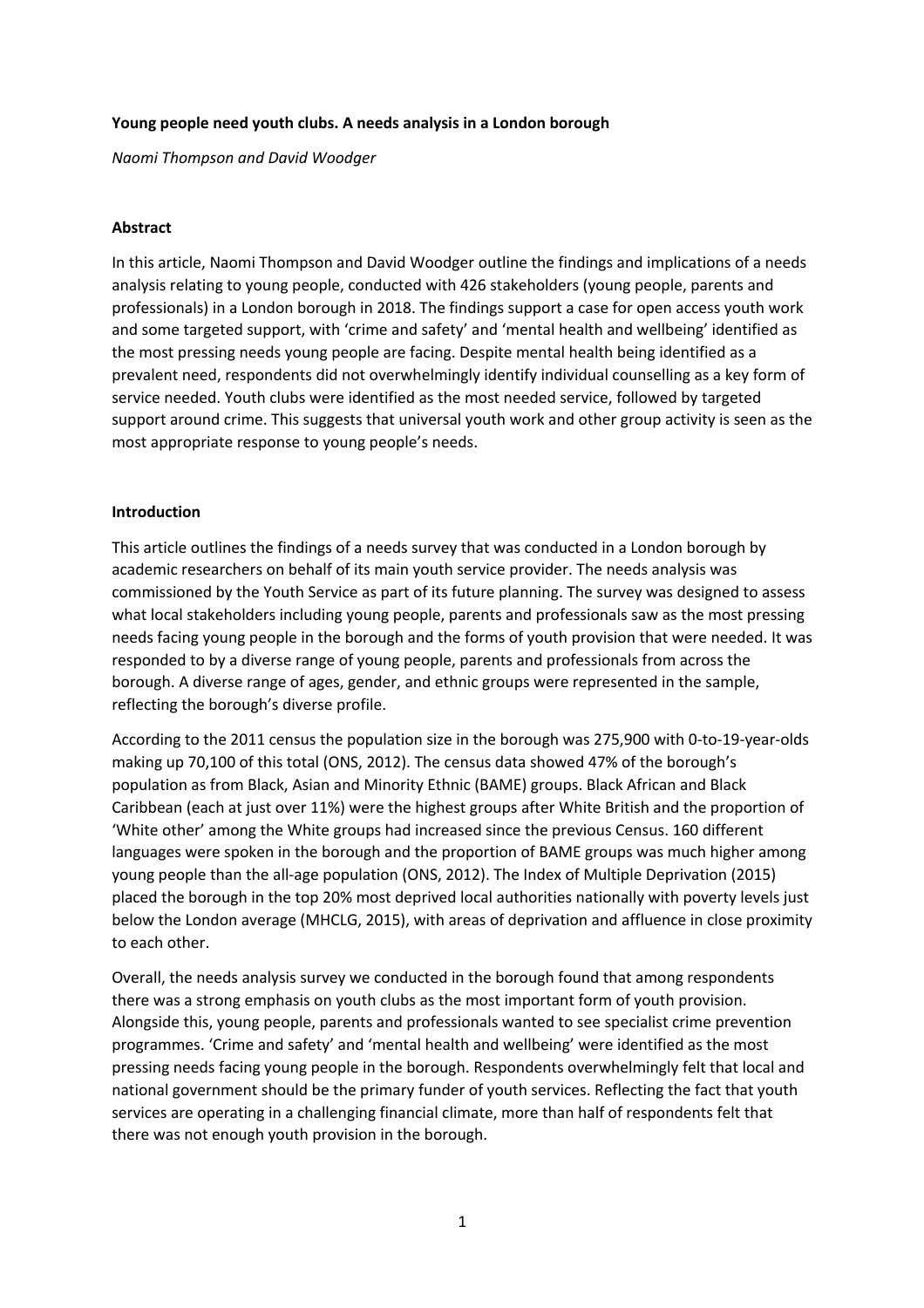The main youth service provider in the borough ceased to be managed by the local authority in 2016 but currently still receives the bulk of its funding from the local authority. The Youth Service currently has 14 sites across the borough and engages with 5,000 young people per year. It works with those aged 8-19 (and up to 25 with additional needs). The main focus of the Youth Service is on maintaining universal, open access provision.

Over the last couple of decades, both prior to and during the austerity era, many UK youth work practitioners and scholars have championed open access youth work and mourned its decline (see, for example: In Defence of Youth Work, 2009; de St Croix, 2016). Several scholars have raised critiques of the more restricted, targeted, short-term and outcome-based provision (Stanton, 2004; Davies, Taylor and Thompson, 2015; de St Croix, 2017; Taylor, 2017; Davies, 2019). They have recognised that the threats to these more open forms of youth work are not just post-recession funding cuts but broader ideological threats linked to the neoliberal era such as capitalism, marketisation and the impact measurement agenda (Davies, 2013; de St Croix, 2018;McGimpsey, 2018; Taylor, 2017).

#### **Whose needs were considered?**

The needs analysis was conducted via a quantitative survey. A total of 426 people responded to the survey. 199 respondents were young people. 111 respondents were parents. 116 were professionals working with young people in the borough including teachers, youth workers, social workers, police, community workers and a wide range of other professionals.

Of the young people who responded to the survey, 37% were aged between 8 and 11; 40% were aged between 12 and 15; and 23% were aged between 16 and 19. 60% of the survey respondents were female, 39% were male and 1% identified as non-binary. Of the young people who responded, 51.5% were female, 48% were male and 0.5% was non-binary. In terms of ethnicity, the surveys' respondents represented the borough's diverse profile: 42% of respondents identified as Black, 5% as Asian, 13% from mixed ethnic backgrounds, 35% as White and 5% as other ethnic groups. Of the young people who responded, 77% were from BAME groups.

The survey was designed by the researchers, but disseminated by the local Youth Service. Their intention was to reach people who were not currently accessing youth services in the borough alongside those who were. Therefore, the main source of dissemination was through schools and other organisations working with young people. However, after the first few weeks, while parents and professionals had responded to the survey, the number of young people's responses was very low. As such, the Youth Service had to largely use their own networks of provision to access young people to complete the survey. Whilst most of the borough's 18 wards were represented among the responses, the majority of young people and parents who responded were from 5 wards in particular; these being areas where key youth service provision is based. 97% of the young people aged 8-19 who responded were aware of the local Youth Service's provision. 90% of the young people who responded stated that they access this provision. This demonstrates that the survey primarily reached young people who are already accessing youth services. This is likely to have affected their responses as to the need for such provision.

#### **Analysis of need**

When respondents were asked which needs young people face, a broad range was identified.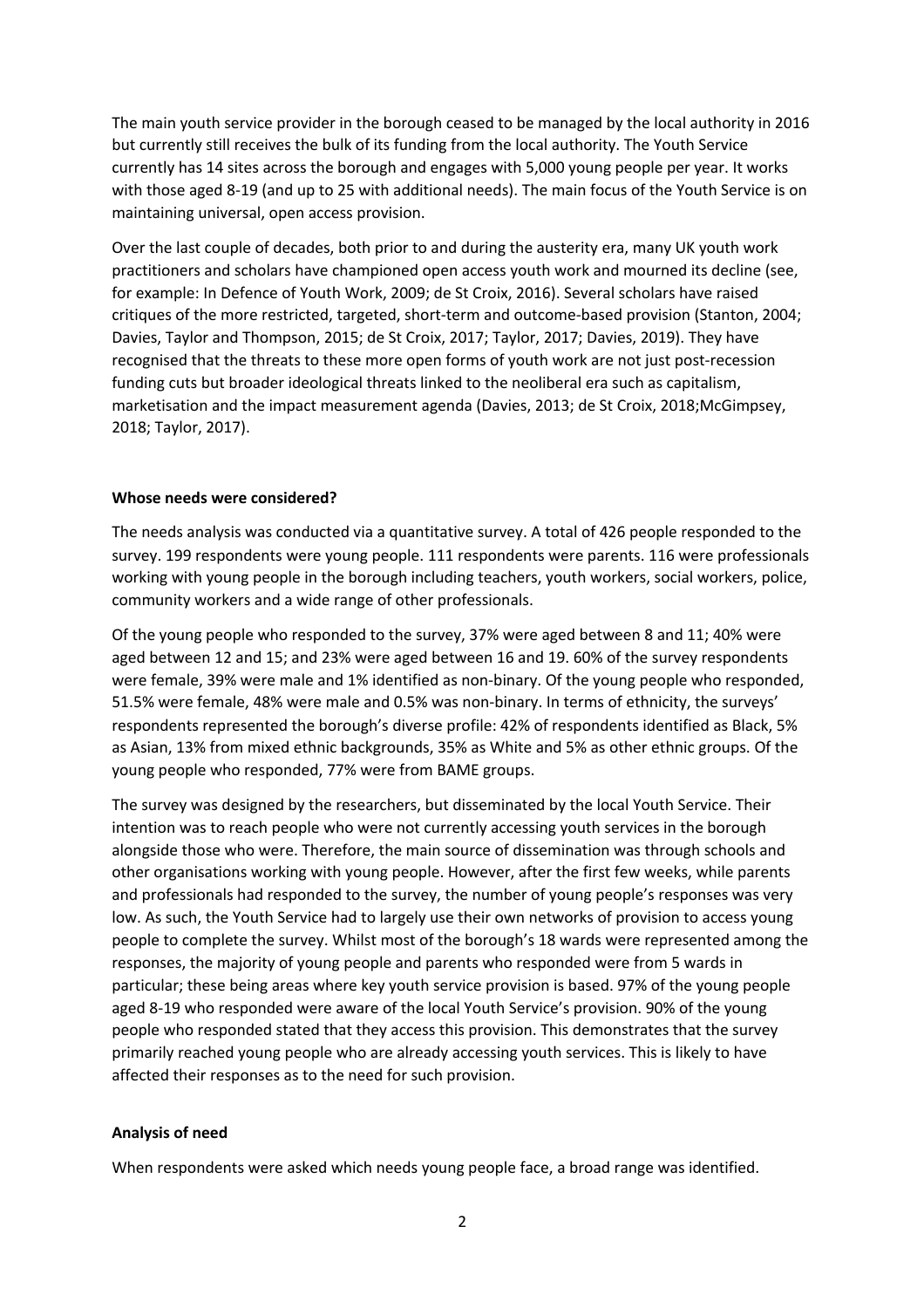

**Figure 1: range of needs identified by respondents**

The percentage of respondents who identified each need was as follows (respondents could choose multiple categories therefore the total amounts to more than 100%):

- 79% of respondents identified 'crime and safety' as a key area of need facing young people.
- 55% identified 'mental health and wellbeing as a key area of need.
- 51% identified 'drug and alcohol misuse' as a key area of need.
- 44% identified 'problems at school' as a key area of need.
- 44% identified 'family relationships' as a key area of need.
- 43% identified 'somewhere to hang out' as a key area of need.
- 40% identified 'discrimination and bullying' as a key area of need.
- 33% identified 'sex and relationships education' as a key area of need.
- 30% identified 'unemployment' as a key area of need.
- 21% identified 'teenage pregnancy and young parenthood' as a key area of need.
- 9% specified other needs including housing, poverty, social media, disability and domestic abuse.

This indicates that young people, parents and practitioners identified young people as facing a wide range of needs that youth services might respond to. However, when they were asked to identify the one most pressing need that young people face, a starker distinction between these different needs occurred.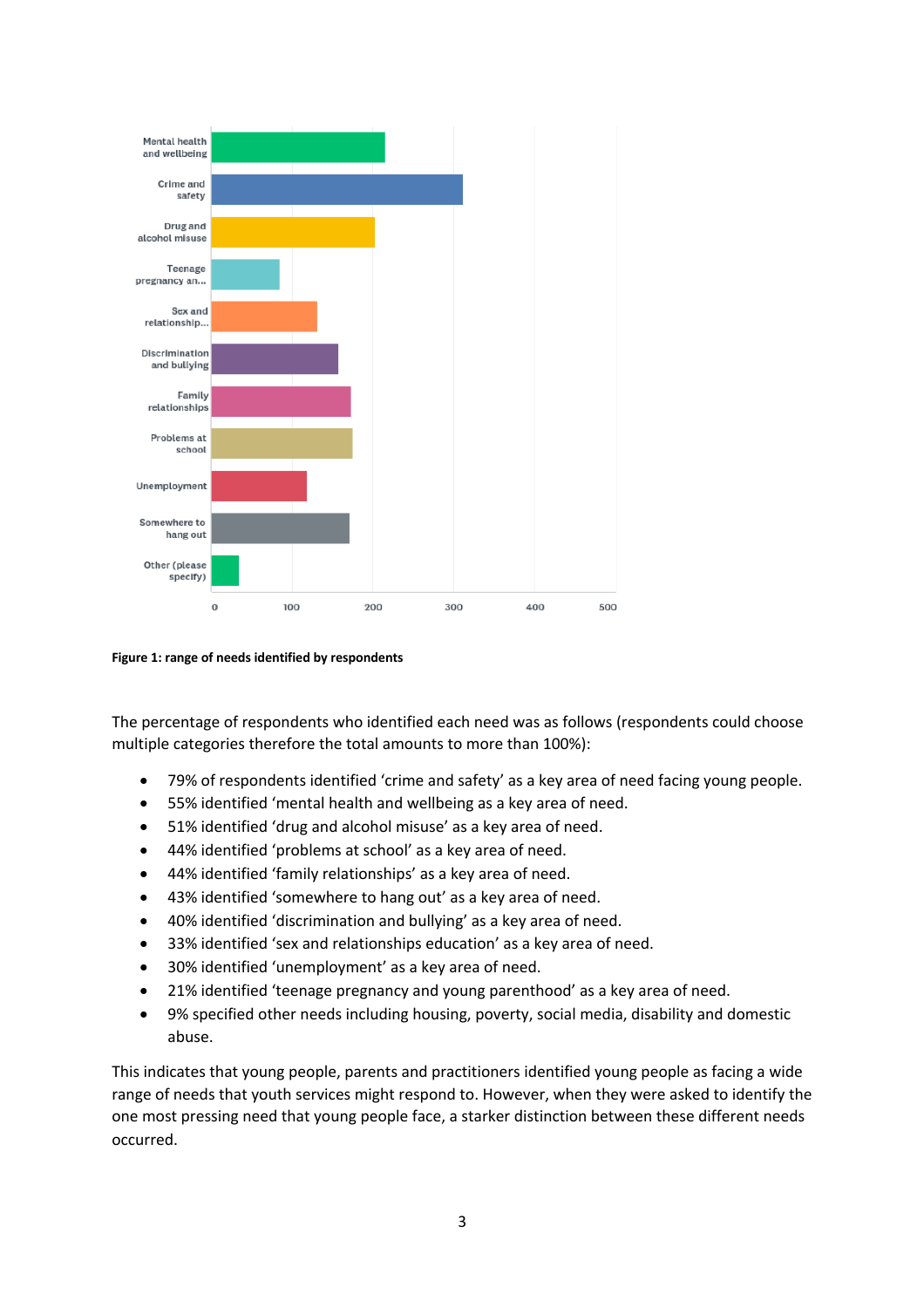

**Figure 2: the one most pressing need, as identified by respondents**

It can be observed here that 'crime and safety' was viewed as the most pressing need (43%) followed by 'mental health and wellbeing' (18%). All other needs were only identified as most pressing by between 1% and 8% of respondents. 'Crime and safety' was identified as the most pressing need by young people, parents and professionals - but especially so by young people, of whom 52% believed this to be the most pressing need. For young people from BAME backgrounds, this was slightly higher again at 54%. More parents and practitioners than young people identified 'mental health and wellbeing' as the most pressing need (24% of parents and 25% of professionals compared with 11% of young people).When broken down according to the different age groups of young people, fewer than 50% of 8-to-11-year-olds saw 'crime and safety' as the most pressing need (44%) whilst more than 50% of the older age groups ranked this need the highest (56% of 12-15s and 51% of 16-19s). Those aged between 8 and 11 did not see 'mental health and wellbeing' as being as significant as the older age groups.

Responses to questions around the types of youth provision that are needed offered an indication of how respondents felt these needs may be addressed. When asked to identify what provision was needed, respondents identified a broad range.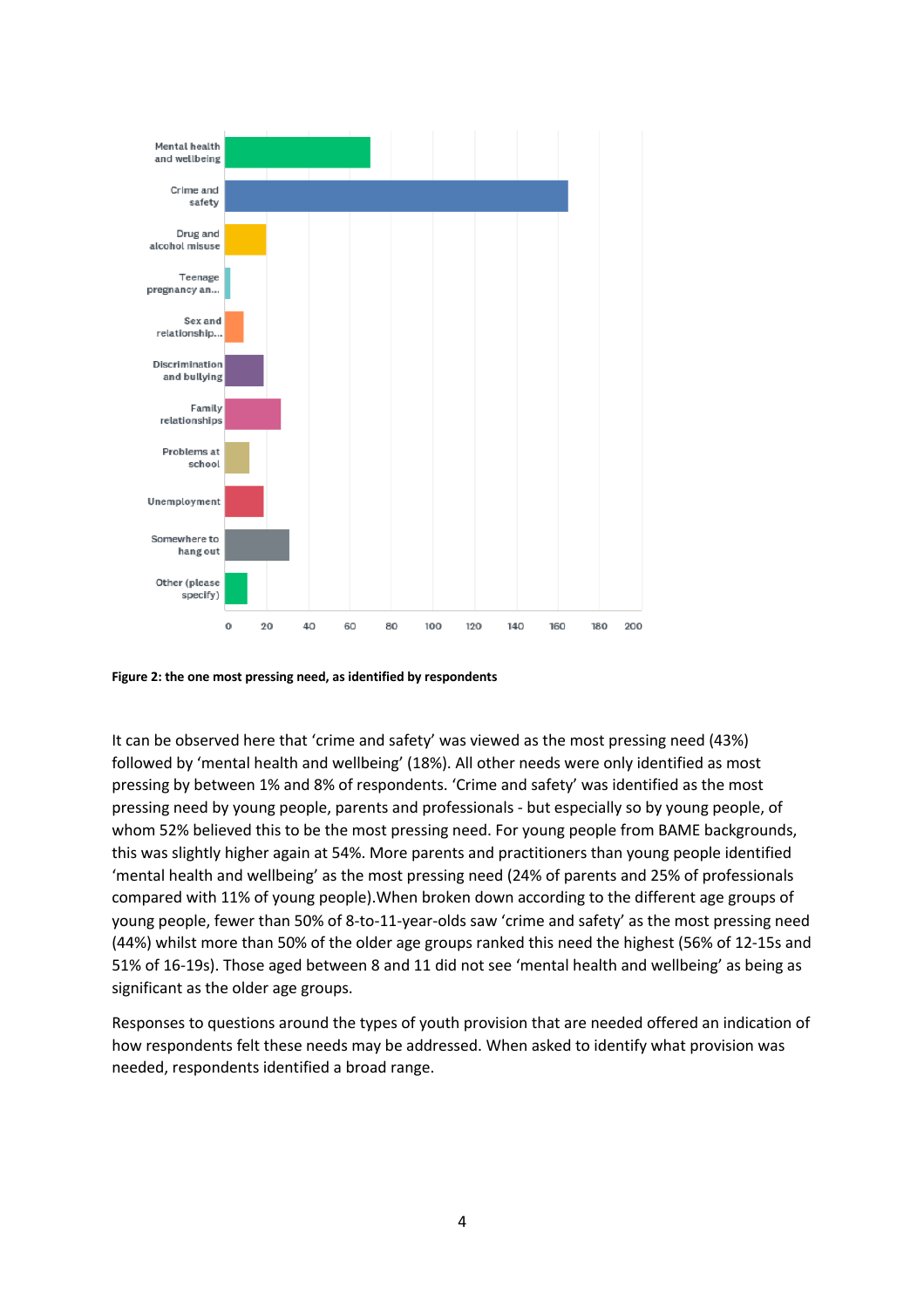

**Figure 3: range of provision needed, as identified by respondents**

The needs identified were as follows (respondents could choose multiple categories):

- 74% of respondents identified 'youth clubs' as a form of youth service that is needed.
- 59% identified 'specialist support for young people at risk of or engaged with crime, violence and/or gangs' as a form of youth service that is needed.
- 54% identified 'adventure playgrounds/outdoor activities' as a form of youth service that is needed.
- 53% identified 'mentoring and support in schools' as a form of youth service that is needed.
- Between 29% and 44% of respondents identified each of the other categories of provision as needed.
- 9% of respondents suggested other forms of provision they felt were needed including music, arts and creative activities, and support for young people with educational needs or disabilities.

Youth clubs rated higher than all other forms of provision. When asked to identify the one form of provision that respondents felt was most needed, the distinctions in priority were even more stark.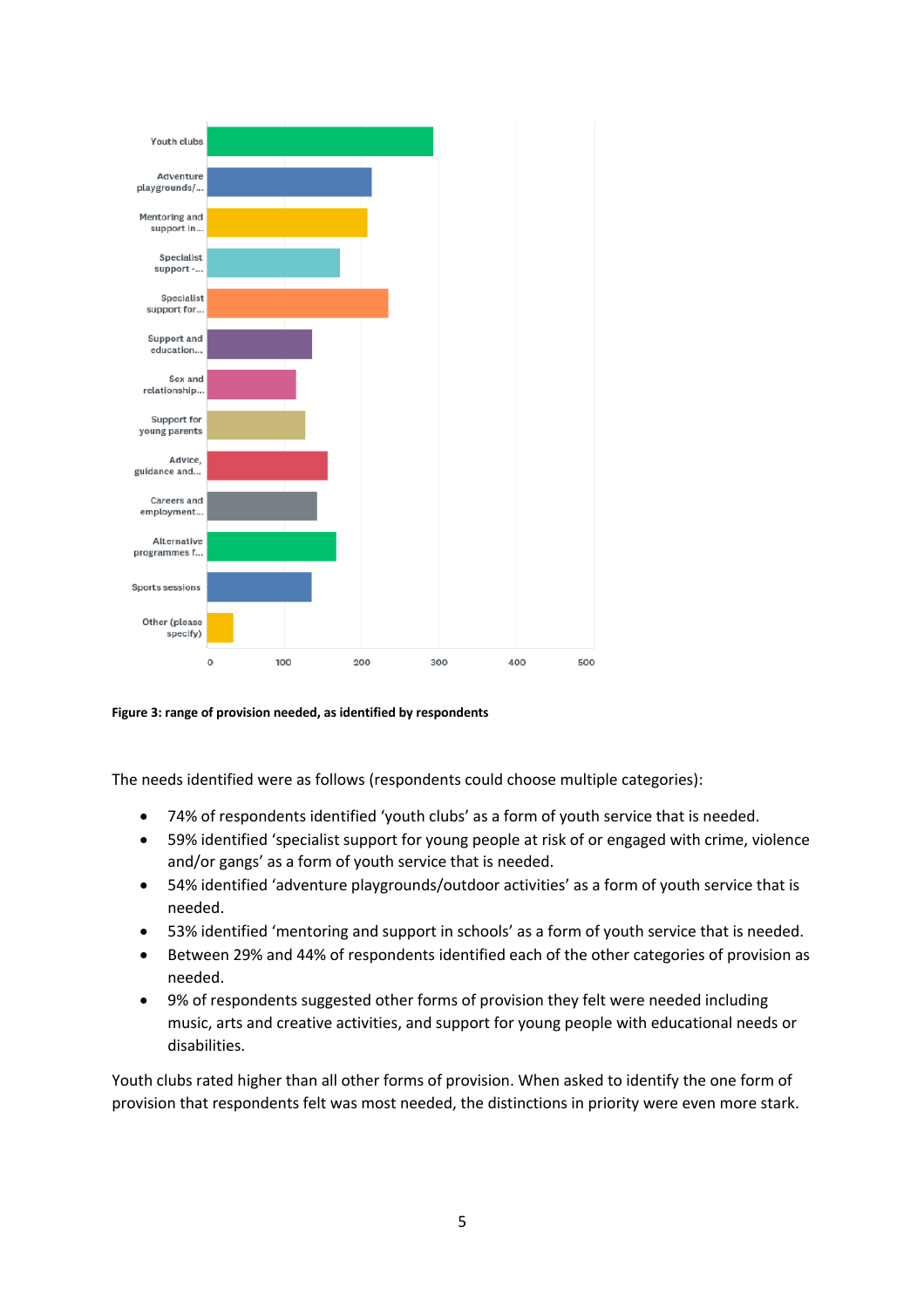

**Figure 4: the one most needed form of provision, as identified by respondents**

28% of respondents identified 'youth clubs' as the most needed form of youth provision. 20% identified 'specialist support for young people at risk of, or engaged with crime, violence and/or gangs' as the most needed form of youth provision. All other forms of provision were identified by between 2% and 9% of respondents as the most needed. It is significant that both 'advice, guidance and counselling' and 'specialist support - mental health and wellbeing' were only chosen by 6% and 8% of respondents as the most needed service despite 'mental health and wellbeing' being the second highest identified need (although taken together, this potentially accounts for 14% of respondents identifying specialist mental health provision as most needed). Overall, the data suggests that respondents didn't necessarily see these particular services as the most appropriate response to mental health needs but that the provision of youth clubs and group activity may be more crucial. It may also indicate that they viewed different needs, such as 'crime and safety' and 'mental health and wellbeing' as interlinked and requiring a coordinated response rather than disparate mental health services being needed.

When broken down according to the different groups of respondents, young people were most likely to feel that 'youth clubs' were the most needed provision with 31% of young people, 24% of parents and 25% of professionals identifying them as the most needed. Parents and professionals were more likely than young people to state that specialist support relating to crime was most needed, with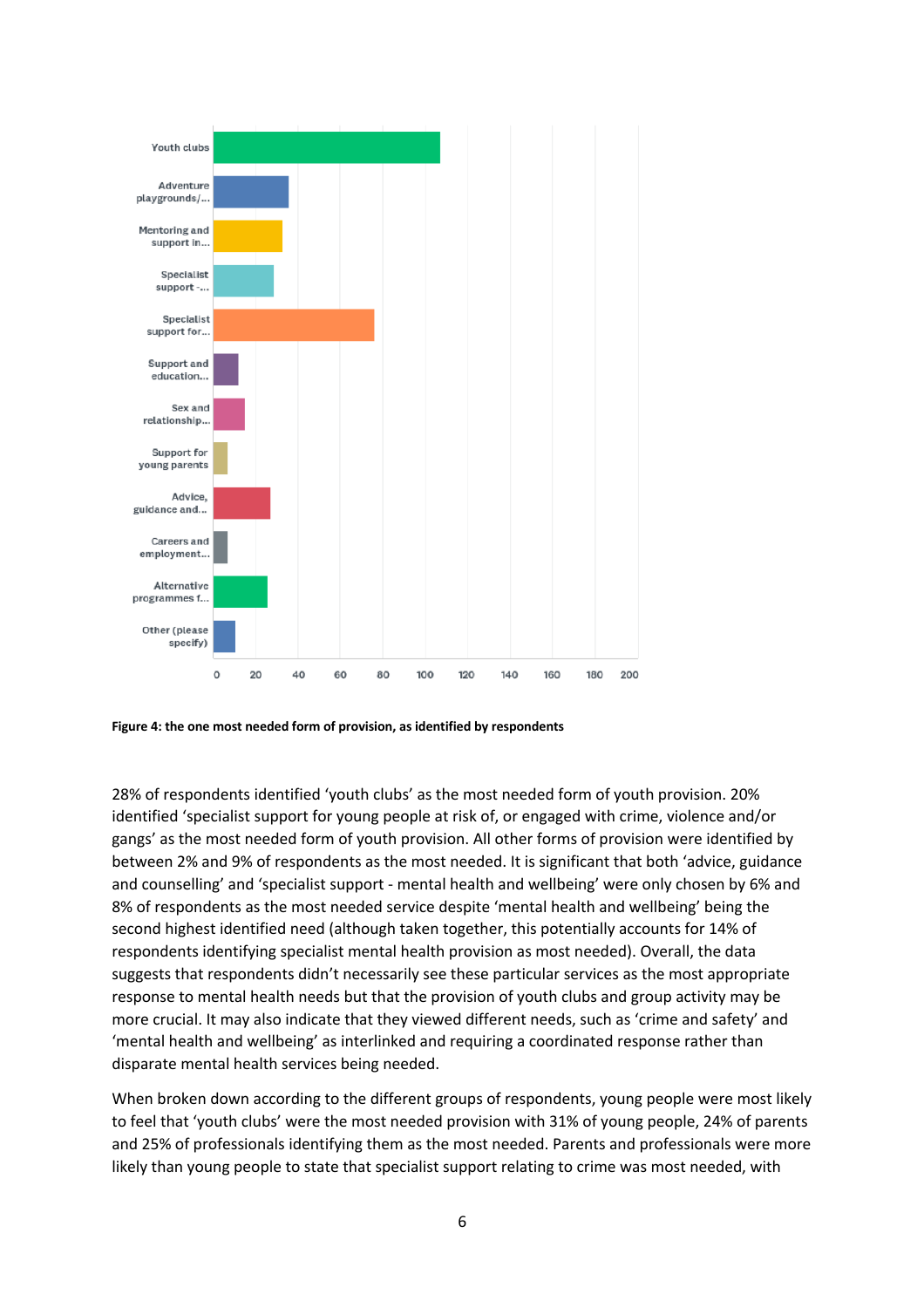17% of young people, 21% of parents and 23% of professionals choosing this category. Young people who were female or from ethnic minority groups were slightly more likely to identify specialist support relating to crime as the most needed provision than young people generally with 21% of young women and 19% of BAME young people choosing this category. When broken down by age group it can be observed that young people who were older were less likely to identify 'youth clubs' as the most needed provision. Only 23% of 16-19 year olds chose this category compared with 40% of 8-11 year olds and 32% of 12-15 year olds. 20% of 16-19 year olds identified specialist support relating to crime as the most needed provision compared with 17% of each of the other age groups.



Respondents were also asked about how they thought youth services should be paid for.

**Figure 5: how respondents think youth services should be funded**

There was overwhelming support for services to be paid for primarily by local/national government across young people, parents and professionals (82%) as well as substantial support for it to be funded by grants and trusts (58%) and other charity funding (43%). 29% of respondents thought that youth services should be paid for through donations from people who have benefited from services and 16% of respondents thought they should be paid for by young people (or their parents) who are accessing the services. 16% of young people, 19% of parents and 12% of professionals indicated that one way that services could be paid for was through charging the young people accessing the services or their parents. Among the young people, 16-to-19-year-olds were the least likely to suggest that services could be paid for at the point of access. 8-to-11-year-olds were the most likely to suggest they could be paid for in this way. Whilst this was the least popular option, it suggests that some young people and parents may be willing to pay for provision. However, this needs to be couched in the recognition that very few young people and parents were suggesting they could or would pay for provision; and the support for this from professionals was even lower. Charging for provision, even with some means testing or alternatives, could create feelings of exclusion and stigma, and access and inclusion issues need to be considered especially for families living in poverty. When asked if there was enough youth provision in the borough, 54% of respondents felt there was not enough youth provision, 24% felt there was the right amount of provision and 21% were not sure. Nobody felt there was too much.

#### **Implications**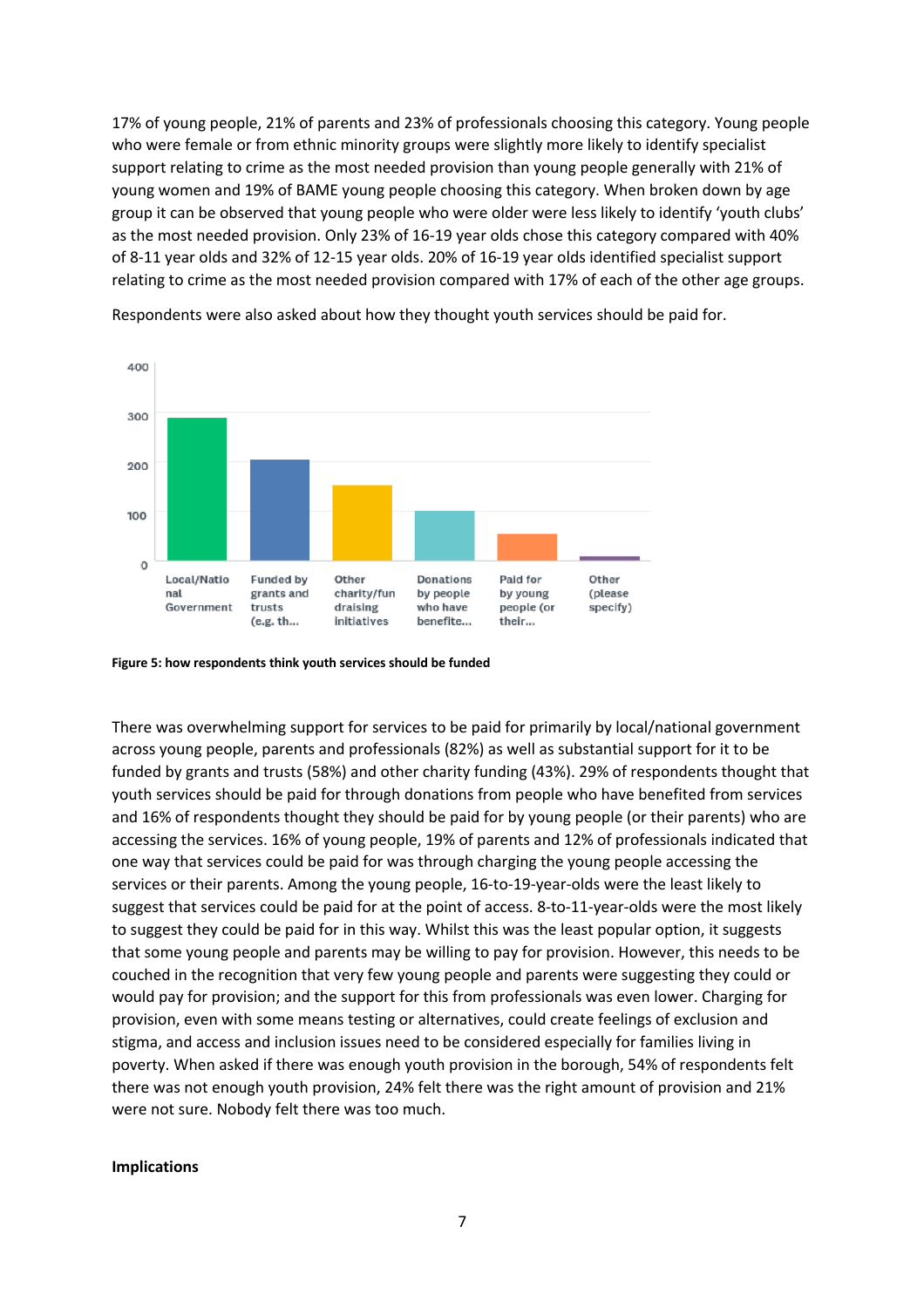The survey findings offer clear implications for the types of need that stakeholders think exist for young people and what provision might address these needs. It also offers some implications as to how such provision might be funded. Respondents felt that local and national government should be the main funders of youth services. This supports a case for local authority funding for core work in youth clubs with some programmes or facilities potentially supplemented by grants from trusts and charities. Based on the responses around funding, there is clear overall support for youth services to be free at the point of access for young people.

A broad range of needs were identified and in an ideal scenario, a wide range of needs-based provision would be offered by youth services. In the London borough in which our analysis took place, the most pressing needs identified related to crime prevention and mental health and the most needed provision was identified as youth clubs followed by specialist support for young people engaged in or at risk of crime, violence and gangs.

Specialist support is not necessarily separate from youth club provision as it can be offered as part of a youth club's programme of activities. However, it can also be offered in other ways such as through detached youth work, in-school, and through targeted, referral-based programmes for those with the highest support needs. There is a call to consider what mental health provision is needed as mental health was identified as a pressing need. Counselling and specialist mental health support, however, were not identified as the appropriate response when asked about the most needed provision. It may be that group support and mentoring within youth clubs and potentially within schools are more relevant forums for responding to this need for the young people. Further qualitative research could add nuance as to how people think the mental health needs young people face can be addressed through youth services. There are also questions to be raised about why specialist mental health services were not favoured by respondents. Firstly, if the impact of funding cuts to the mental health sector is such that services are no longer accessible or suitable for young people, rather than them not being needed. Secondly, whether certain groups of young people are less likely to trust and want to access these services, particularly those from minority ethnic groups.

Despite 'crime and safety' being identified as the highest need, youth clubs were highlighted as the most needed provision by young people, parents and professionals rather than targeted interventions. This supports an argument that people appear to be in support of open access youth work as the most important provision for young people. However, some qualitative research would be helpful in exploring this further. More research is also needed with young people who do not currently access youth services as well as further quantitative and qualitative research beyond one London borough.

Overall, whilst recognising the need for this broader research, we draw some tentative implications for the future of youth work in London and beyond from this study. These being that young people, parents and professionals support the need for youth work and a properly funded Youth Service as the response to a range of young people's needs including crime, safety, mental health and their broader wellbeing. Open access youth work appears to be championed over targeted services as the key form of youth provision needed.

#### **References**

Davies, B. (2013) Youth Work in a changing policy landscape. Youth & Policy No. 110, 6-32.